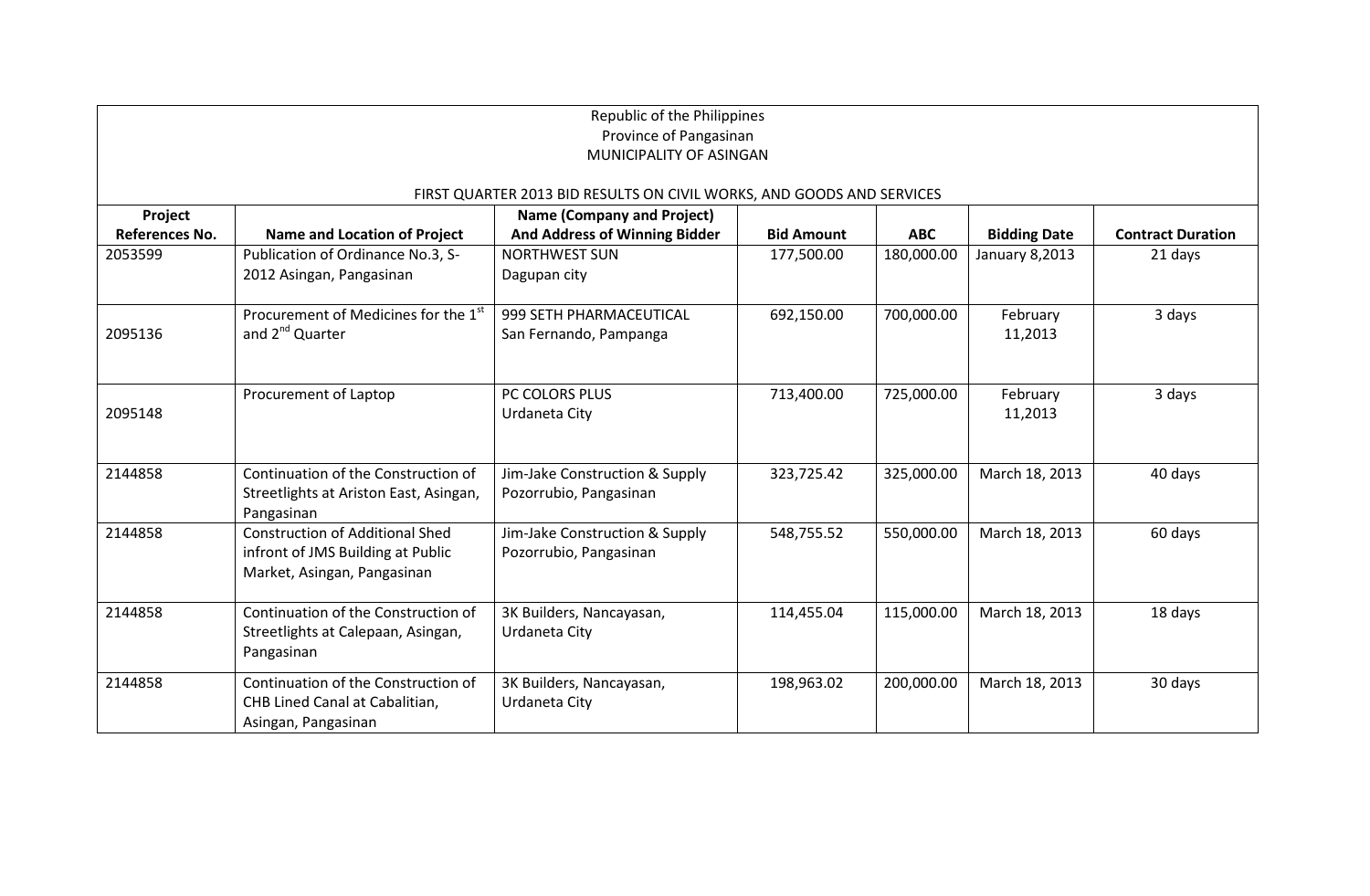| Republic of the Philippines<br>Province of Pangasinan<br>MUNICIPALITY OF ASINGAN |                                                                                                                     |                                                                     |                   |            |                     |                          |  |
|----------------------------------------------------------------------------------|---------------------------------------------------------------------------------------------------------------------|---------------------------------------------------------------------|-------------------|------------|---------------------|--------------------------|--|
| FIRST QUARTER 2013 BID RESULTS ON CIVIL WORKS, AND GOODS AND SERVICES            |                                                                                                                     |                                                                     |                   |            |                     |                          |  |
| Project                                                                          |                                                                                                                     | <b>Name (Company and Project)</b>                                   |                   |            |                     |                          |  |
| <b>References No.</b>                                                            | <b>Name and Location of Project</b>                                                                                 | And Address of Winning Bidder                                       | <b>Bid Amount</b> | <b>ABC</b> | <b>Bidding Date</b> | <b>Contract Duration</b> |  |
| 2144858                                                                          | Continuation of the Construction of<br>Sreetlights at Calepaan, Asingan,<br>Pangasinan                              | 3K Builders, Nancayasan,<br>Urdaneta City                           | 198,942.83        | 200,000.00 | March 18, 2013      | 30 days                  |  |
| 2144858                                                                          | Continuation of the Construction of<br>Sreetlights at Ariston East, Asingan,<br>Pangasinan                          | Priscian Builders & General<br>Merchandize                          | 198,961.72        | 200,000.00 | March 18, 2013      | 30 days                  |  |
| 2144858                                                                          | Construction of Bar-Sa-Ban Farm to<br>Market Road at Sanchez, Asingan,<br>Pangasinan                                | Priscian Builders & General<br>Merchandize,<br>Urdaneta, Pangasinan | 198,994.02        | 200,000.00 | March 18, 2013      | 20 days                  |  |
| 2144858                                                                          | Continuation of the Construction of<br>New Electric Post (Sreetlights) at<br>Poblacion West, Asingan,<br>Pangasinan | Priscian Builders & General<br>Merchandize                          | 198,196.02        | 200,000.00 | March 18, 2013      | 30 days                  |  |
| 2144858                                                                          | Concrete Topping of Barangay Road<br>at Sobol, Asingan, Pangasinan                                                  | Priscian Builders & General<br>Merchandize<br>Urdaneta, Pangasinan  | 198,980.90        | 200,000.00 | March 18, 2013      | 20 days                  |  |
| 2144858                                                                          | Construction of CHB Lined Canal &<br>Concreting of Road shoulder at<br>Macalong, Asingan, Pangasinan                | Priscian Builders & General<br>Merchandize<br>Urdaneta, Pangasinan  | 198,884.81        | 200,000.00 | March 18, 2013      | 30 days                  |  |
| 2144858                                                                          | Continuation of the Construction of<br>Stone Masonry at Sitio Sinapog-<br>Poblacion East, Asingan, Pangasinan       | Priscian Builders & General<br>Merchandize<br>Urdaneta, Pangasinan  | 198,980.93        | 200,000.00 | March 18, 2013      | 35 days                  |  |
|                                                                                  |                                                                                                                     |                                                                     |                   |            |                     |                          |  |